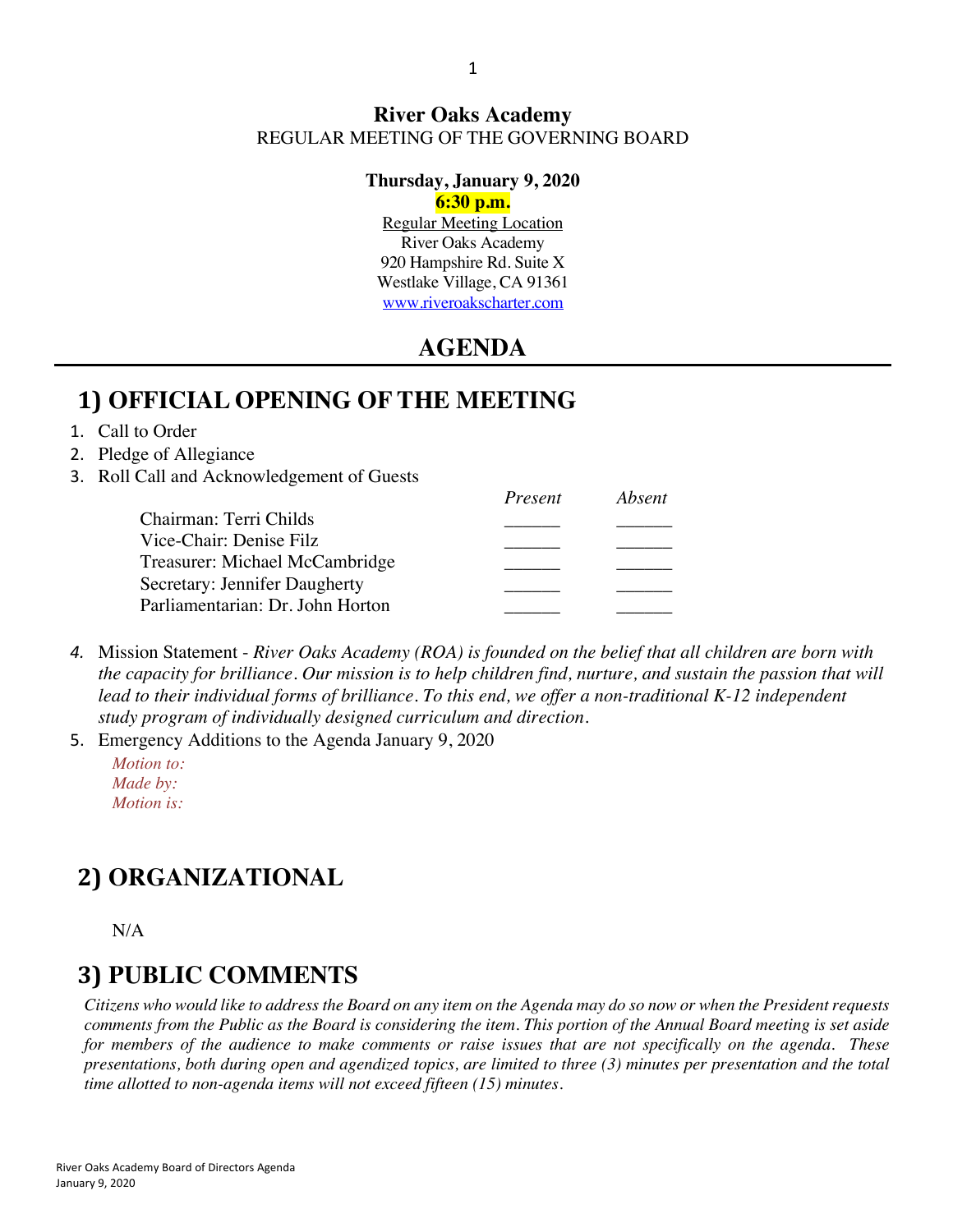## **4) INFORMATION AND DISCUSSION ITEMS**

*These items are presented to the Board for information only and are not subject to action at this meeting. These items may be added to a future meeting for action by the Board.*

- 1. Budget Committee Informational (10 min)
- 2. Parent Advisory Council (PAC) Informational (10 min)
- 3. Teacher's Report Informational (10 min)
- 4. Oxnard Report (10 min)
- 5. Student Report Informational (10 min)
- 6. Career Pathways Report Informational (10 min)
- 7. High School Guidance Counselor—Informational (10 min)

# **5) REPORTS**

- 1. Board Chairperson's Report
- 2. Individual Board Member Report
- 3. Director's Report
- 4. BSA Report
- 5. VCOE Report

# **6) CONSENT AGENDA ITEMS**

*Actions proposed for the Consent Agenda are items consistent with adopted policies and approved practices of River Oaks Academy and are deemed routine in nature. The Board will be asked to approve all of the Consent Agenda items by a single vote unless any member of the Board or the Public asks that an item be removed from the Consent Agenda and considered and discussed separately.*

- 1. Consideration to approve the December 5, 2019 Minutes
- 2. Consideration to approve the ROA Financial Statement
- 3. Consideration to approve the ROA Board Report of Purchase Orders
- 4. Consideration to approve the ROA Board Report of Commercial Checks
- 5. Consideration to approve the ROA PAC Transaction Detail Report

| <b>Public Comments:</b> |  |
|-------------------------|--|
| <i>Motion to:</i>       |  |
| Made by:                |  |
| <i>Motion is:</i>       |  |

# **7) ACTION ITEMS**

- *1.* Review, Discussion, and Approval of the Spring 2020 workshop vendors for Westlake: Spring workshops will run from the week of January 27, 2020 through the March 27, 2020
	- *a. Breakthrough Sports; not to exceed: \$1,170.00*
	- *b. Dallas James, Improvisation/Acting; not to exceed: \$2,600.00*
	- *c. Diane Darakjian, Art Workshops; not to exceed: \$5,900.00*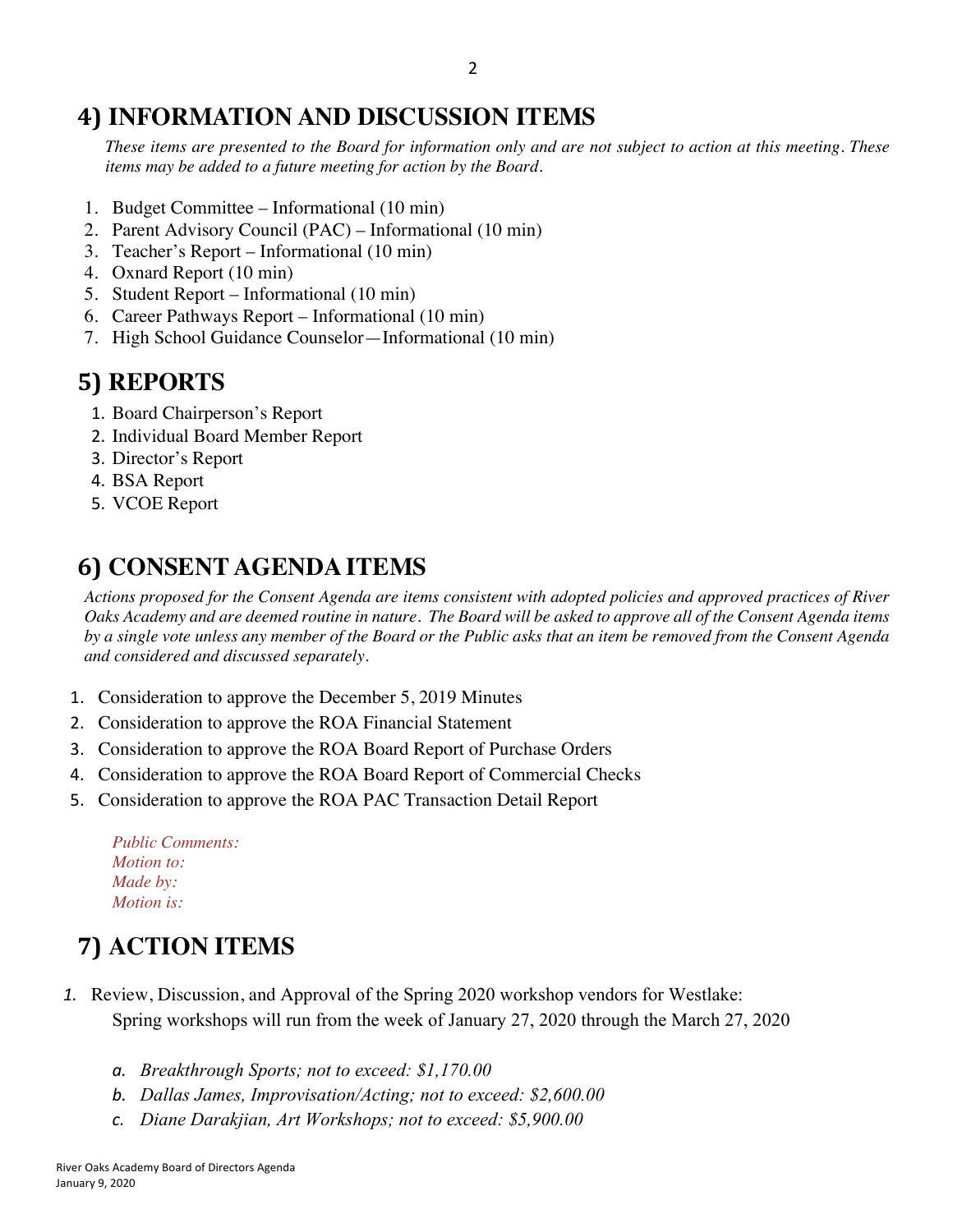- *d. Ingrid Cassady, Dissection; not to exceed: \$630.00*
- *e. Jennifer Gados, Yoga and Mindfulness; not to exceed: \$1,275.00*
- *f. Julie Tunick, Social-Emotional group; not to exceed: \$1,700.00*
- *g. Ken Mazur, Music Workshops; not to exceed: \$3,125.00*
- *h. Laura Sether, Writing Workshops; not to exceed: \$8,040.00*
- *i. Lee Corkett, Photography Workshops; not to exceed: \$1,800.00*
- *j. LIFT Cooking Workshops; not to exceed: \$5,400.00*
- *k. Linda Adams, Spanish Class and office hours; not to exceed: \$3,100*
- *l. Marcela Pomadoro, Spanish Workshop & Cooking with Spanish; not to exceed: \$1,680.00*
- *m. Michael Voogd, Animation and Martial Arts Workshops; not to exceed: \$2,600.00*
- *n. Movies by Kids; Various Multi-Media classes; not to exceed: \$5,760.00*
- *o. Michal Hasson, Mixed Media Art Classes; not to exceed: \$4,416.00*
- *p. Human Nature Center, Margaret Hiesinger, Water is Life; Natural Color; not to exceed: \$8,330.00*
- *q. Neal Friedman, Robotics; not to exceed: \$4,392.00*
- *r. Alex Porter, Zumba; not to exceed: \$480.00*
- *s. Parker Anderson, Critter Squad-Science Classes; not to exceed: \$1,440.00*
- *t. Ralph D'Ignazio, Guitar Class and Video Game Audio Class; not to exceed: \$3,400.00*
- *u. Soraya Thenoz, French and Latin Workshops; not to exceed: \$800.00*
- *v. Stephen Hoffman, Conejo CPR, CPR/First Aid Workshops; not to exceed: \$800.00*
- *w. Vivian Rhodes, Script Writing Workshop, SAT Prep & Tutoring; not to exceed: \$1,610.00*
- *x. VitaArt, Art Workshops; not to exceed: \$5,600.00*
- *y. Larry Scott, Chess Workshop; not to exceed: \$900.00*
- *z. Wonderland, Film Workshop; not to exceed \$1,620.00*

*Public Comments: Motion to: Made by: Motion is:*

- *2.* Review, Discussion, and Approval of the Spring 2020 workshop vendors for Oxnard (Seabridge). Spring workshops will run from the week of January 27, 2020 through March 27, 2020
	- *a. Alex Porter, Yoga; not to exceed: \$1,020.00*
	- *b. Andre Diamond, STEAM Classes; not to exceed: \$6,460.00*
	- *c. Art N You, Learn from the Masters, Architectural Design and Fashion Design; not to exceed: \$4,900.00*
	- *d. Michael Voogd, Martial Arts; not to exceed: \$1,800.00*
	- *e. Dallas James, Improvisation; not to exceed: \$2,600.00*
	- *f. Daniela Frias, Science; not to exceed: \$1,980.00*
	- *g. Diane Darakjian, Art Workshops; not to exceed \$6,000.00*
	- *h. Human Nature Center, Natural Colors and Water is Life; not to exceed: \$4,410.00*
	- *i. Jennifer Gados, Yoga & Mindfulness; not to exceed: \$1,350.00*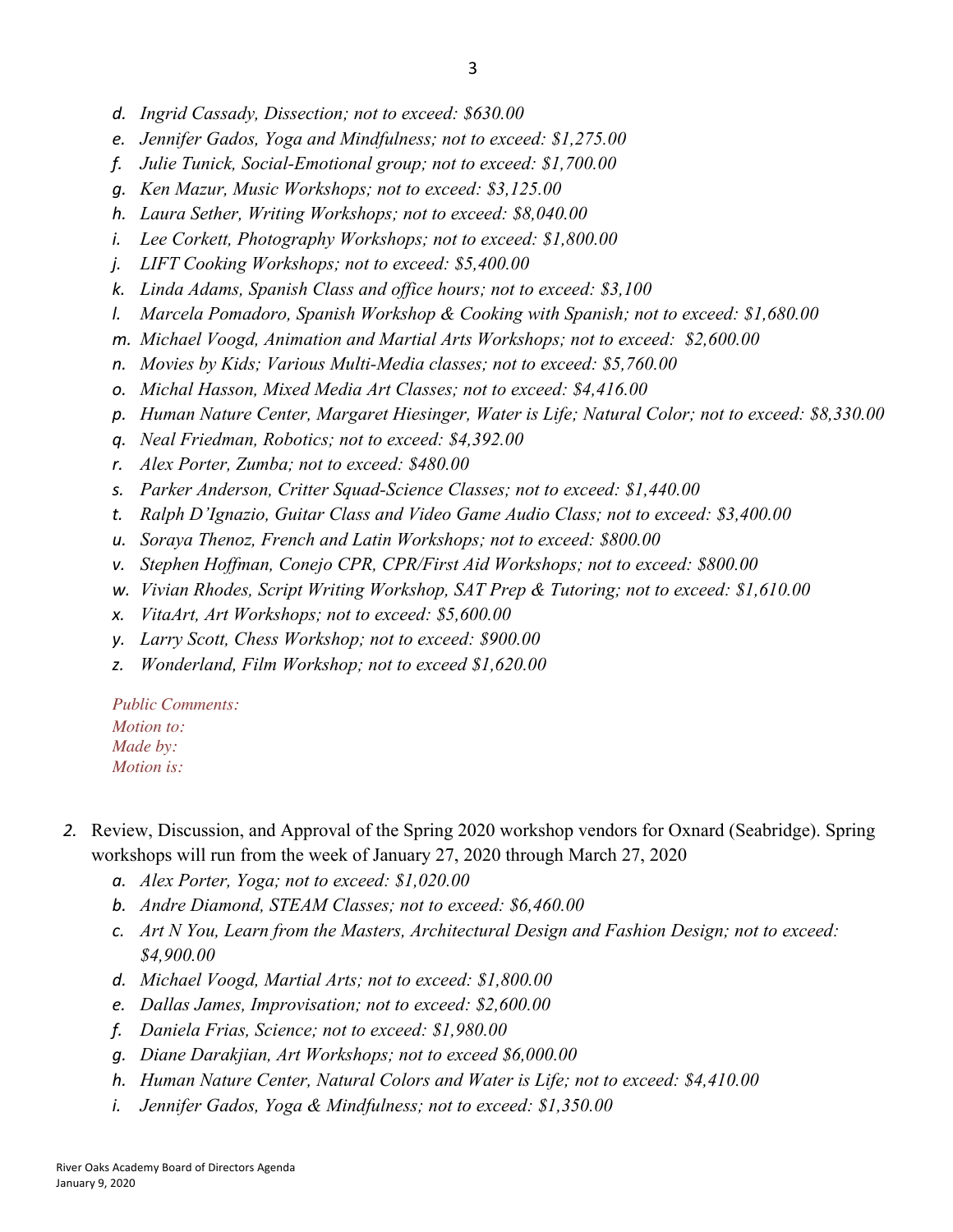- *j. Larry Scott, Chess; not to exceed: \$900.00*
- *k. Laura Sether, Writing/SAT Prep; not to exceed: \$2,160.00*
- *l. Linda Adams, Spanish Class and office hours; grading A-G Spanish papers; not to exceed: \$5,000.00*
- *m. Marcela Pomodoro, Cooking and Spanish Classes; not to exceed: \$2,160.00*
- *n. Michael Voogd, Martial Arts classes; not to exceed: \$1,600.00*
- *o. Michal Hasson, Multimedia Art; Jewelry Making; not to exceed: \$4,416.00*
- *p. LIFT Cooking Classes; not to exceed: \$5,100.00*
- *q. Neal Friedman, Robotics; not to exceed: \$1,952.00*
- *r. PlayWell Lego, not to exceed: \$2,250.00*
- *s. Ralph D'Ignazio, Guitar and Digital Music Writing; not to exceed: \$3,400.00*
- *t. VitaArt, Art Classes and Ceramic Class; not to exceed: \$4,300*
- *u. Wonderland Film, You Tube Culture; \$1,620.00*

*Public Comments: Motion to: Made by: Motion is:*

- *3.* Review, Discussion, and Approval of the 2018-19 SARC Report, School Accountability Report Card
	- *a.* Per Education Code Sections 33126 and 35256 the data that is contained in these documents needs to be provided to the CDE no later than February 1, 2020

*Public Comments: Motion to: Made by: Motion is:*

- *4.* Review, Discussion, and Approval of the Independent Audit Report for 2018-19 (Benny, Rudy, 10 min)
	- *a.* In accordance with Education Code 41020, Local Educational Agencies (LEA) must have an audit that covers all funds and accounts and that addresses financial management and compliance with laws and regulations

*Public Comments: Motion to: Made by: Motion is:*

5*.* Review, Discussion, and Approval of the 2020-21 School Calendar. a) This School Calendar is based on the CVUSD calendar.

*Public Comments: Motion to:*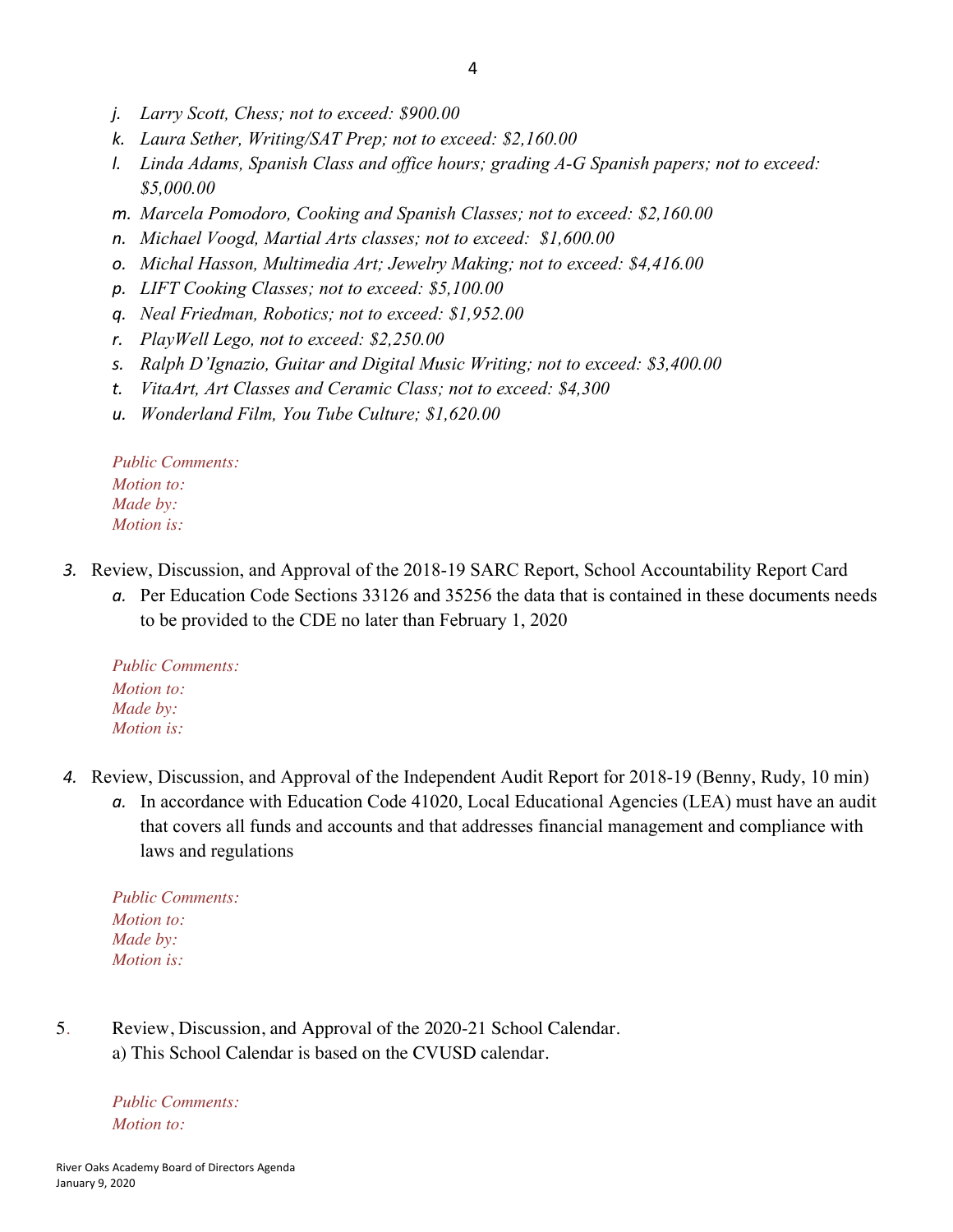#### *Made by: Motion is:*

6. Review, Discussion, and Approval of the 2020-2021 paid administrative staff 15 holidays:

9/7; 9/28; 11/11; 11/25; 11/26; 11/27; 12/24; 12/25; 12/31; 1/1; 1/18; 2/24; 2/15; 4/2; 5/31.

*Public Comments: Motion to: Made by: Motion is:*

7. Review, Discussion, and Approval of the 2020-2021 Administrative Calendar for Tezo (Office Assistant/Tech Specialist) and Monica (Clerical Help).

*Public Comments: Motion to: Made by: Motion is:*

8. Review, Discussion, and Approval of ROA Board Meeting dates for the 2020-21 school year. August 6

September 3 October 1 November 5 December 3 January 7 February 4 March 4 April 1 May 6 June 3

*Public Comments: Motion to: Made by: Motion is:*

9. Review, Discussion, and Approval of the renewal of our membership with the CCSA (California Charter School Association) for the period of 1/1/2020 through 12/31/2020. Not to exceed: \$2,600.00

a) This has been one of our association memberships. Staff attends their annual conference. This membership advocates for charters within the state, helps with charter renewal, and more.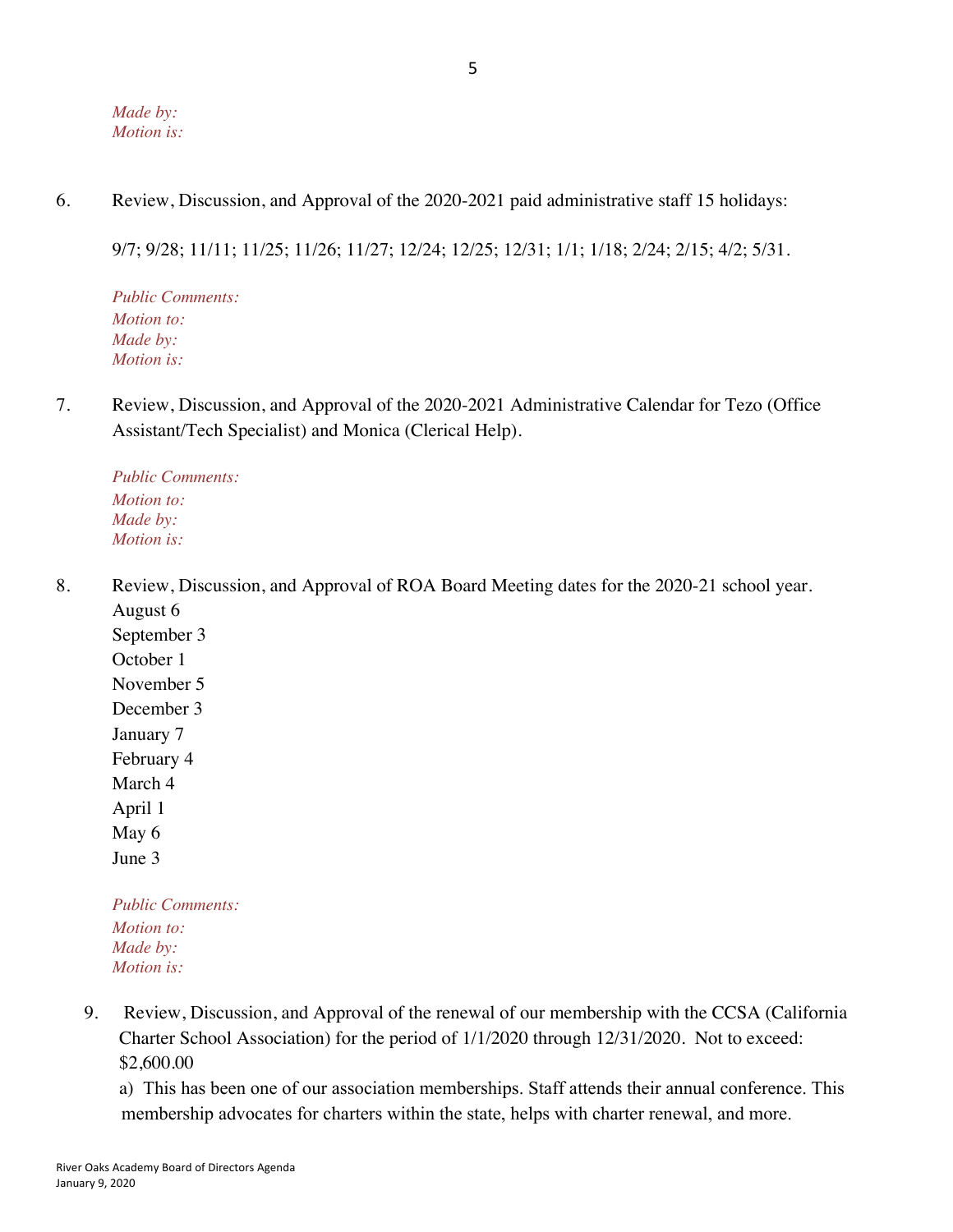*Public Comments: Motion to: Made by: Motion is:*

- 10. Review, Discussion, and Approval of the following new policies:
	- a) ROA Student Retention Policy
	- b) ROA English Learner Reclassification Policy (revised)
	- c) ROA Management of Assets Policy
	- d) ROA Fiscal Policy
	- e) ROA Contracts Policy
	- d) ROA Off Campus and Anti-Loitering Policy

*Public Comments: Motion to: Made by: Motion is:*

- 11. Review, Discussion, and Approval of*:*
	- a) Educational Facilitator #19, Employee Position #192000052

*Public Comments: Motion to: Made by: Motion is:*

- 12. Review, Discussion, and Approval of the ads in the Acorn to promote our social learning parent education series for the spring semester. Not to exceed: \$3,000.00
	- a) In January, we are continuing with our parent education series which is aligned with our social-emotional learning program. To promote that we would like to continue our advertising in the Acorn.

*Public Comments: Motion to: Made by: Motion is:*

13. Review, Discussion, and Approval of the following stipend for Yoko Mimori for Japanese Classes and Community Service Classes. Not to exceed \$1,440.00

*Public Comments: Motion to: Made by: Motion is:*